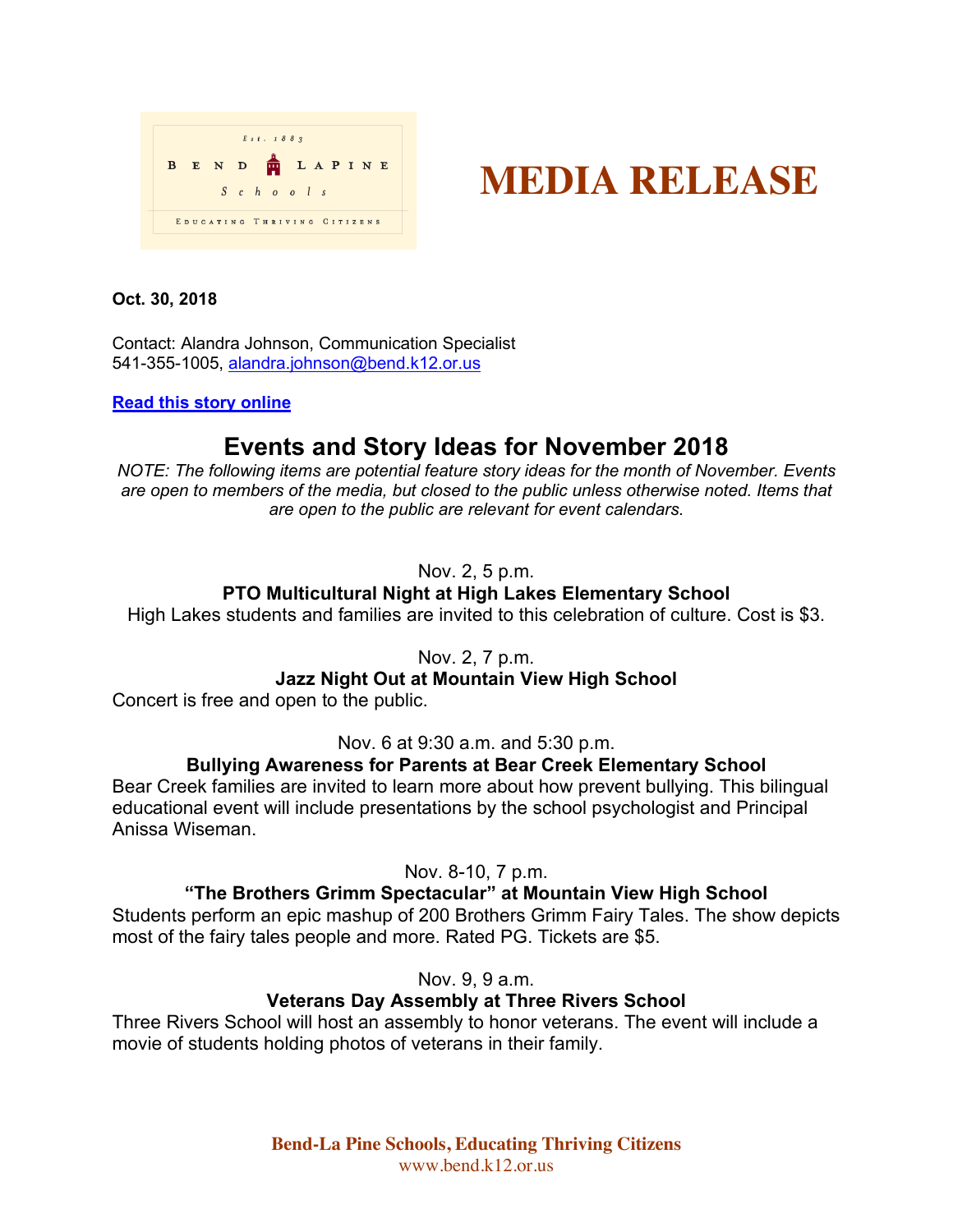#### Nov. 9, 11:05 a.m.

#### **Veterans Day Assembly at Bend Senior High School**

This year the school's annual assembly will have a POW and MIA theme, including recognition of nine MIA soldiers who graduated from Bend High. The school will also give a diploma to the sister of one POW and MIA veteran from the Vietnam War.

#### Nov. 9, lunch

#### **Veterans Lunch Celebration at All Schools**

Veterans related to students or staff members are invited to enjoy a free lunch at our schools in honor of Veterans Day. Bring ID to attend.

#### Nov. 9, 2:30 p.m.

#### **Veterans Day Assembly at High Lakes Elementary School**

The students and staff recognize Veterans Day.

#### Nov. 13, 6 to 8:30 p.m.

#### **Central Oregon Sings at Bend Senior High School Auditorium**

Numerous choirs will join together during a special performance. Free and open to the public.

#### Nov. 14, 6 to 8 p.m.

#### **Student Showcase at Skyline High School**

Skyline students will display work from their fall Intersessions, which are one-week deep dives into interdisciplinary field work. Students partook in one of three Intersessions: a rock climbing and writing expedition; an exploration of the history, science and stewardship of the Deschutes River; or digital storytelling about Skyline field studies. The event will include a gallery walk of student work and brief presentations from the three groups. Skyline is a small choice option high school that opened in fall of 2018. Free and open to the public.

Nov. 16, all day

#### **College Day at Bend-La Pine Schools**

Students and staff will don their favorite team colors to celebrate colleges and career pathways during the annual Bend-La Pine Schools celebration. Some schools will include presentations by parents and community members about career and college pathways.

Nov. 30, all day

**Principal for the Day with the Education Foundation for Bend-La Pine Schools** Local community members will partner with principals throughout our schools to learn more about a day in the life of a local principal. The event is coordinated by the Education Foundation.

> Nov. 30-Dec. 1 and Dec. 6-8 **"White Christmas" at Summit High School**

**Bend-La Pine Schools, Educating Thriving Citizens** www.bend.k12.or.us